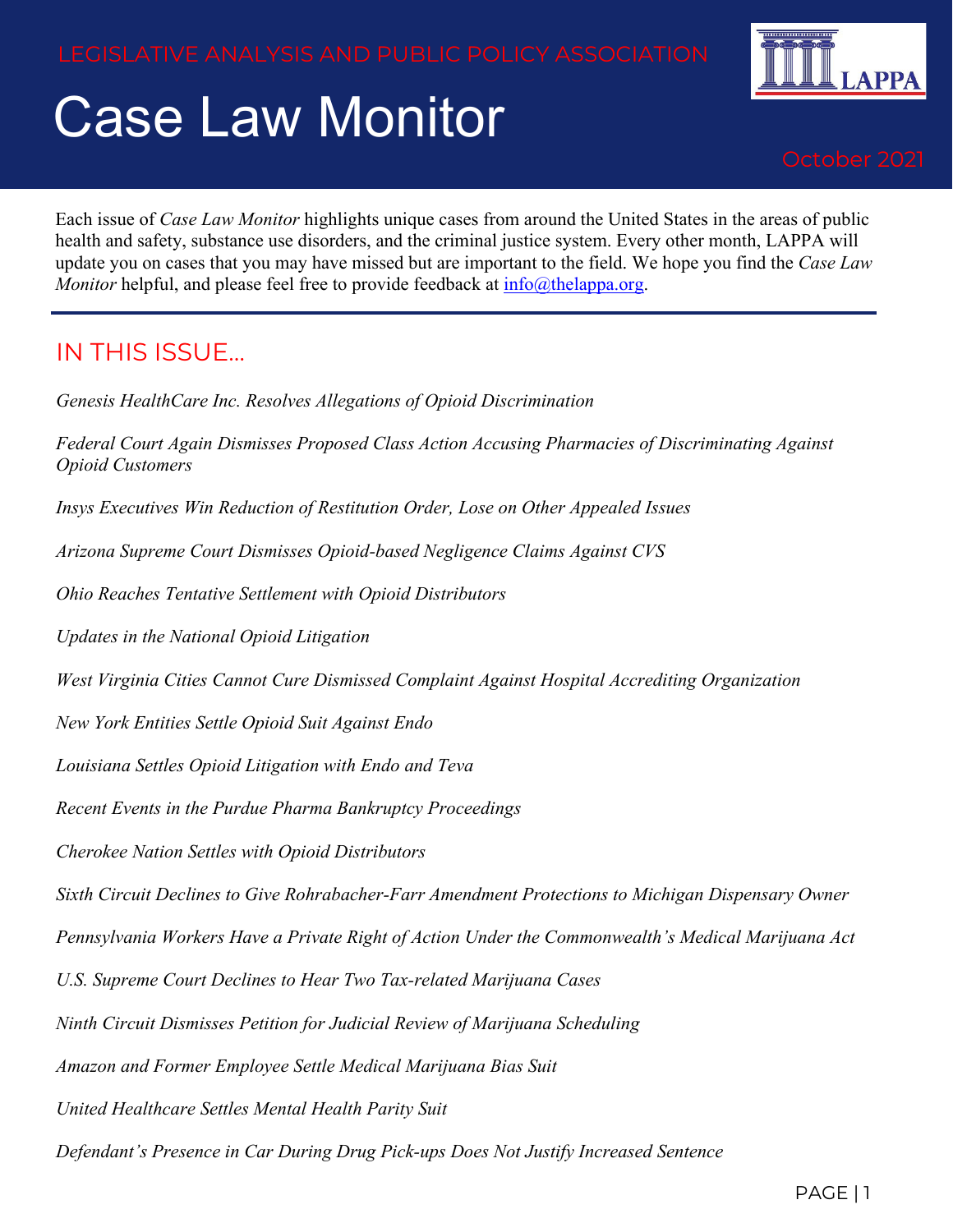# GENESIS HEALTHCARE INC. RESOLVES ALLEGATIONS OF OPIOID DISCRIMINATION

**(Agreement announced August 9, 2021).** Nursing homes operated by Genesis HealthCare, Inc. (Genesis) in Rhode Island and Massachusetts agreed to enter into a resolution agreement with the U.S. Department of Health and Human Services after facing allegations that Genesis denied admission to patients taking medications to treat opioid use disorder. As part of the agreement, 12 nursing homes in the two Northeastern states must: (1) adopt a non-discrimination policy and a new admission policy; (2) provide staff training on the Americans with Disabilities Act; and (3) pay a civil penalty of up to \$60,000. The Genesis facilities must pay \$10,000 to the U.S. Department of Justice (DOJ) within 30 days of the agreement's effective date. The payment of the remaining \$50,000 will be suspended and forgiven if the Genesis facilities materially comply with the terms of the agreement for the two-year duration of the agreement. If, at any time during the two years, the DOJ determines that the Genesis facilities fail to materially comply with the terms, the DOJ will provide written notice reasonably describing the non-compliance and demanding payment of some or all of the suspended payment.

# FEDERAL COURT AGAIN DISMISSES PROPOSED CLASS ACTION ACCUSING PHARMACIES OF DISCRIMINATING AGAINST OPIOID **CUSTOMERS**

*Susan Smith v. Walgreens Boots Alliance, Inc., et al.***, U.S. District Court for the Northern District of California, Case No. 3:20-cv-05451-CRB (order to dismiss issued August 30, 2021).** For previous updates and facts about this case, please refer to the April 2021 issue of the LAPPA *Case Law Monitor*, available [here.](http://legislativeanalysis.org/wp-content/uploads/2021/04/April-2021-Case-Law-Monitor-FINAL.pdf) After previously dismissing plaintiff Susan Smith's initial complaint against Costco and Walgreens for disability discrimination, the U.S. District Court for the Northern District of California granted a motion to dismiss Smith's second amended complaint (SAC). The allegations in the SAC broadly mirror the allegations in the first amended complaint. Smith contends that Costco and Walgreens implemented overly restrictive opioid prescription fulfillment policies and practices that discriminate against disabled individuals. Compared to the first complaint, the SAC narrows the theory of liability and centers on the 2016 opioid prescription guideline from the Centers for Disease Control and Prevention (CDC Guideline). Specifically, the SAC references CDC Guideline recommendations five and six, which cover dosage and supply limit recommendations for primary care physicians. Smith alleges that both Costco and Walgreens improperly used these recommendations to create policies and practices that discriminate against patients with opioid prescriptions that exceed either the recommended dose or recommended duration. The court granted the defendants' motion to dismiss for two independent reasons. First, the SAC failed to plausibly allege that either Costco or Walgreens maintained the allegedly improper dose and duration policy. According to the record, Smith did not view the alleged policies, nor did she obtain any specific details about the contents of the alleged policies. Additionally, the court reasoned that the defendants' refusal to fill Smith's prescriptions could have been based on something other than policy, such as a lack of stock. Second, the court held that Smith failed to allege a proper claim for disability discrimination. Although the SAC asserts that defendants' policies either exclusively or disproportionately discriminated against disabled individuals, there is no adequate allegation that these policies treat disabled individuals any differently than similarly situated nondisabled persons. The court granted the defendants' motion to dismiss without prejudice and allowed Smith to file an amended complaint within 30 days. On September 14, 2021, the court extended Smith's time to file a third amended complaint until October 29, 2021.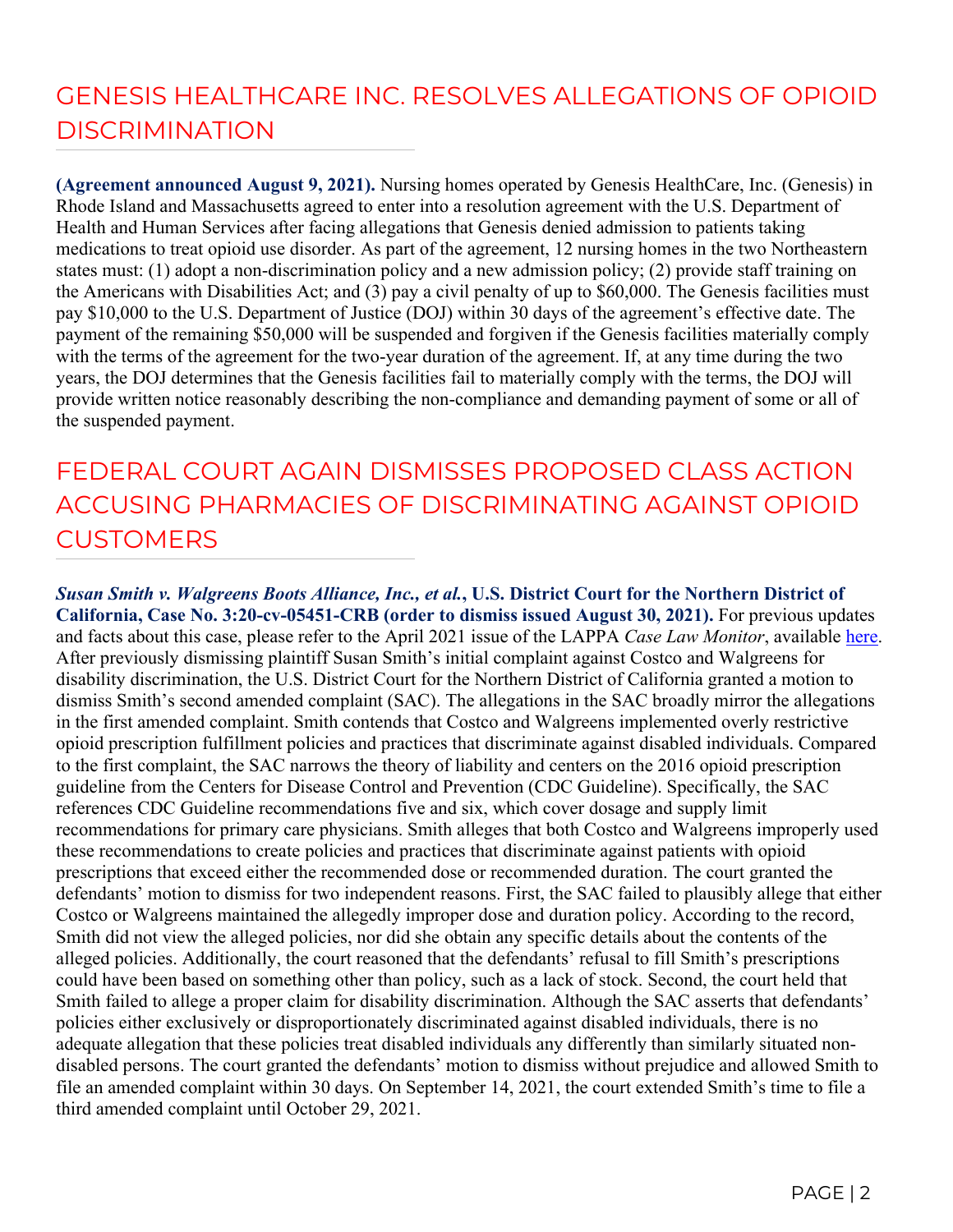#### INSYS EXECUTIVES WIN REDUCTION OF RESTITUTION ORDER, LOSE ON OTHER APPEALED ISSUES

*United States v. Richard M. Simon, et al.***, U.S. Court of Appeals for the First Circuit, Case No. 20-1368 (opinion filed August 25, 2021).** In a 141-page opinion addressing—as the court terms it—a "gallimaufry" (*i.e.*, confused jumble) of appealed issues, the U.S. Court of Appeals for the First Circuit: (1) affirmed the trial court jury's special findings and verdicts as to all defendants; (2) affirmed the district court's denial of defendants' motions for acquittal or new trials; but (3) vacated \$60 million in restitution payments to be made by one or more Insys Therapeutics Inc. executives, remanding the restitution calculation back to the district court for a more accurate determination. In 2019, a jury convicted Insys founder John Kapoor and four other Insys executives—Richard M. Simon, Sunrise Lee, Joseph A. Rowan, and Michael J. Gurry—of violating the Racketeer Influenced and Corrupt Organizations Act with respect to the marketing of the fentanyl-based drug spray Subsys. (Information on previous Insys cases is provided in the February 2020 issue, available [here,](http://legislativeanalysis.org/wp-content/uploads/2020/02/LAPPA-Case-Law-Monitor-Volume-2-Issue-1-1.pdf) and February 2021 issue, available [here,](http://legislativeanalysis.org/wp-content/uploads/2021/02/February-2021-Case-Law-Monitor-FINAL-2.pdf) of the LAPPA *Case Law Monitor*.) At trial, prosecutors sought \$306 million in restitution from the defendants, the estimated value of all Subsys prescriptions written between 2012 and 2015. The trial court, trying to avoid a protracted proceeding to determine the value of fraudulent prescriptions reimbursed by insurance companies, limited restitution to 100 percent of the insurance claims paid for Subsys, traceable to 13 doctors who co-conspired with Insys by accepting bribes. On appeal, the First Circuit concluded that the evidence did not support the district court's restitution calculation for two reasons. First, during trial, a government expert witness testified that 80.9 percent—not 100 percent—of all Subsys prescriptions went through the so-called "Insys Reimbursement Center," an arm of Insys dedicated to obtaining prior authorization for payment directly from insurers and pharmacy benefit managers by providing false and misleading patient diagnoses. Thus, not all prescriptions written by co-conspiring doctors could be termed fraudulent. Second, despite ruling earlier that restitution would be limited to conduct of the coconspiring doctors, the trial court attempted to value fraudulent prescriptions written by doctors facing no allegations of accepting bribes by using the overstated percentage (100 vs. 80.9) of co-conspirator prescriptions as a proxy for that value. The First Circuit remanded the case to the district court to recalculate the restitution amount by considering only the extent to which prescriptions written by the 13 co-conspiring doctors resulted in legitimate insurance claims.

#### ARIZONA SUPREME COURT DISMISSES OPIOID-BASED NEGLIGENCE CLAIMS AGAINST CVS

*CVS Pharmacy, Inc., et al. v. Janet C. Bostwick***, Supreme Court of Arizona, Case No. CV-20-0120-PR** 

**(opinion filed September 1, 2021).** The Arizona Supreme Court ruled that pharmacies do not have a duty to reimburse hospitals for the costs of treating patients with opioid use disorder. In October 2018, Tucson Medical Center (TMC), a non-profit community hospital in Arizona, filed a complaint alleging a broad conspiracy among drug manufacturers, distributors, and marketers (the "marketing and distributor defendants") to establish a "network to promote the use of opioids" by making "misrepresentations and omissions regarding the appropriate uses, risks and safety of opioids, to increase sales, revenue, and profit from their opioid products." In July 2019, TMC filed a first amended complaint (FAC) adding CVS Health

Corporation and other CVS entities (collectively, CVS) as defendants. The FAC alleged that CVS, together with the marketing and distributor defendants, made billions of dollars in revenue while hospitals lost millions treating people with opioid use disorder. TMC alleged that all defendants, including CVS, are liable for negligence, wanton negligence, negligence per se, negligent distribution, nuisance, and unjust enrichment. CVS moved to dismiss the complaint, arguing that: (1) Arizona's medical lien statutes, specifically, ARIZ. REV. STAT. ANN. §

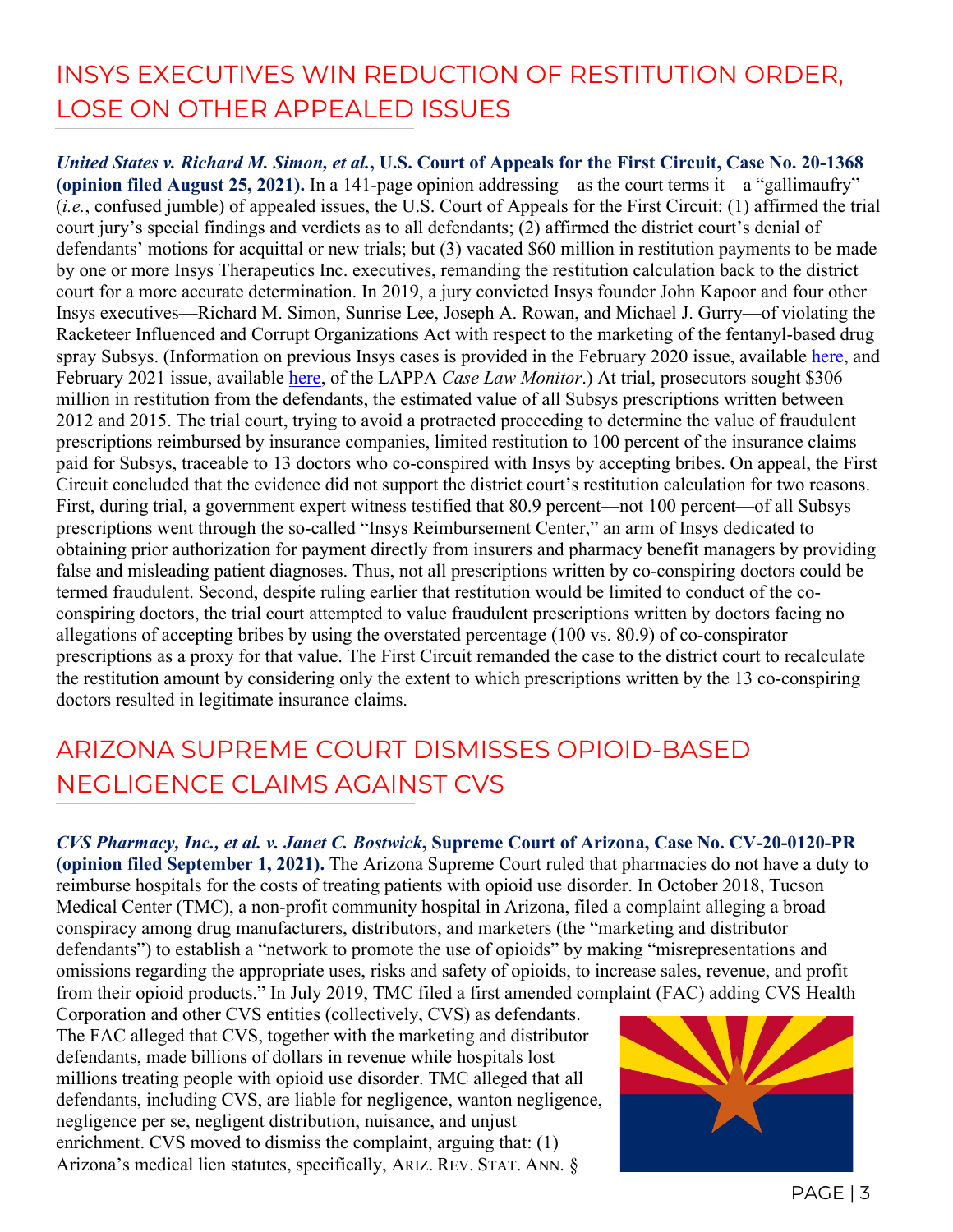33-934, preclude TMC's claims against it; and (2) CVS does not owe a duty to protect TMC from the harm alleged in the complaint. The trial court denied CVS's motion to dismiss, permitting all causes of action against CVS to proceed. In response, CVS filed a petition for special action (review) by an intermediate appellate court, but it declined jurisdiction. However, the Arizona Supreme Court granted review of the trial court's decision not to dismiss the negligence claims against CVS. TMC alleges that, by various acts of negligence, CVS inflicted economic harm on the hospital both in the form of uncompensated care it was required to provide to patients with opioid use disorder and for additional expenses it incurred as a result of the opioid epidemic. Although Arizona's medical lien statutes (ARIZ. REV. STAT. ANN. §§ 33-931 to 936) authorize hospitals to impose a lien against "all claims of liability or indemnity . . . for damages accruing to the person to whom the [hospital's] services are rendered . . . on account of the injuries that gave rise to the claims and that required the services," Arizona law prohibits the assignment of personal injury claims, and TMC cannot circumvent this by asserting a direct claim for uncompensated care against a third party that it contends caused personal injuries to its patients. Absent coverage by the medical lien statutes, the court concluded that TMC may not assert a claim against a third party for uncompensated patient care. The court also ruled that TMC's negligence claims for direct damages failed because CVS does not owe a legally cognizable duty, public policy based or otherwise, that would allow TMC to assert a negligence claim against CVS to TMC. While the court recognized the tremendous costs imposed on hospitals by the opioid epidemic, it noted that it is up to Congress and the Arizona legislature, not the courts, to create methods to alleviate those costs. The court reversed the trial court's ruling denying CVS's motion to dismiss TMC's negligence claims and remanded the case back to the trial court. The public nuisance and unjust enrichment claims remain pending against CVS.

#### OHIO REACHES TENTATIVE SETTLEMENT WITH OPIOID DISTRIBUTOR

*State of Ohio ex rel. v. McKesson Corporation, et al.***, Madison County, Ohio Common Pleas Court, Case No. CV 20180055 (settlement reached September 16, 2021).** Ohio reached an \$808 million settlement with Cardinal Health, AmerisourceBergen, and McKesson Corp. over their alleged role in the state's opioid epidemic. Until recently, Ohio worked with other state attorneys general on a universal settlement with the three companies as part of the national multi-district opioid litigation (MDL), but an upcoming pre-trial hearing in this state court case provided Ohio with leverage to reach their own settlement. Per the Ohio settlement, no other state may receive more money in a settlement agreement with these companies than Ohio due to the inclusion of a "most-favored nation status" provision in the deal. Additionally, the three companies agreed to pay Ohio's attorneys' fees, a provision not included in the universal deal being negotiated by other attorneys general in the MDL. The settlement framework provides that 30 percent of the funds will go to local governments, 15 percent to the state, and 55 percent to a foundation that provides opioid related grants for programing throughout the state. The settlement will be paid out over 18 years. Out of all the local governments in Ohio that sued the three opioid distributors, only one jurisdiction to date has expressed that it will not join the state's deal. Scioto County, a rural county in southern Ohio, rejected the deal, reasoning that its share of the settlement will not be sufficient to reimburse its costs of dealing with the opioid epidemic. Had the companies not agreed on the settlement, the trial would have begun on October 4, 2021.

#### UPDATES IN THE NATIONAL OPIOID LITIGATION

#### *In re National Prescription Opiate Litigation***, U.S. District Court for the Northern District of Ohio, Case No. 17-MD-2804 (multi-district litigation commenced December 12, 2017).**

• Just prior to the August 20, 2021, deadline for states to commit to the \$26 billion opioid settlement with drug distributors Cardinal Health, McKesson Corp., and AmerisourceBergen and drug maker Johnson & Johnson, five states (Georgia, New Mexico, Oklahoma, Washington, and West Virginia) announced that they would not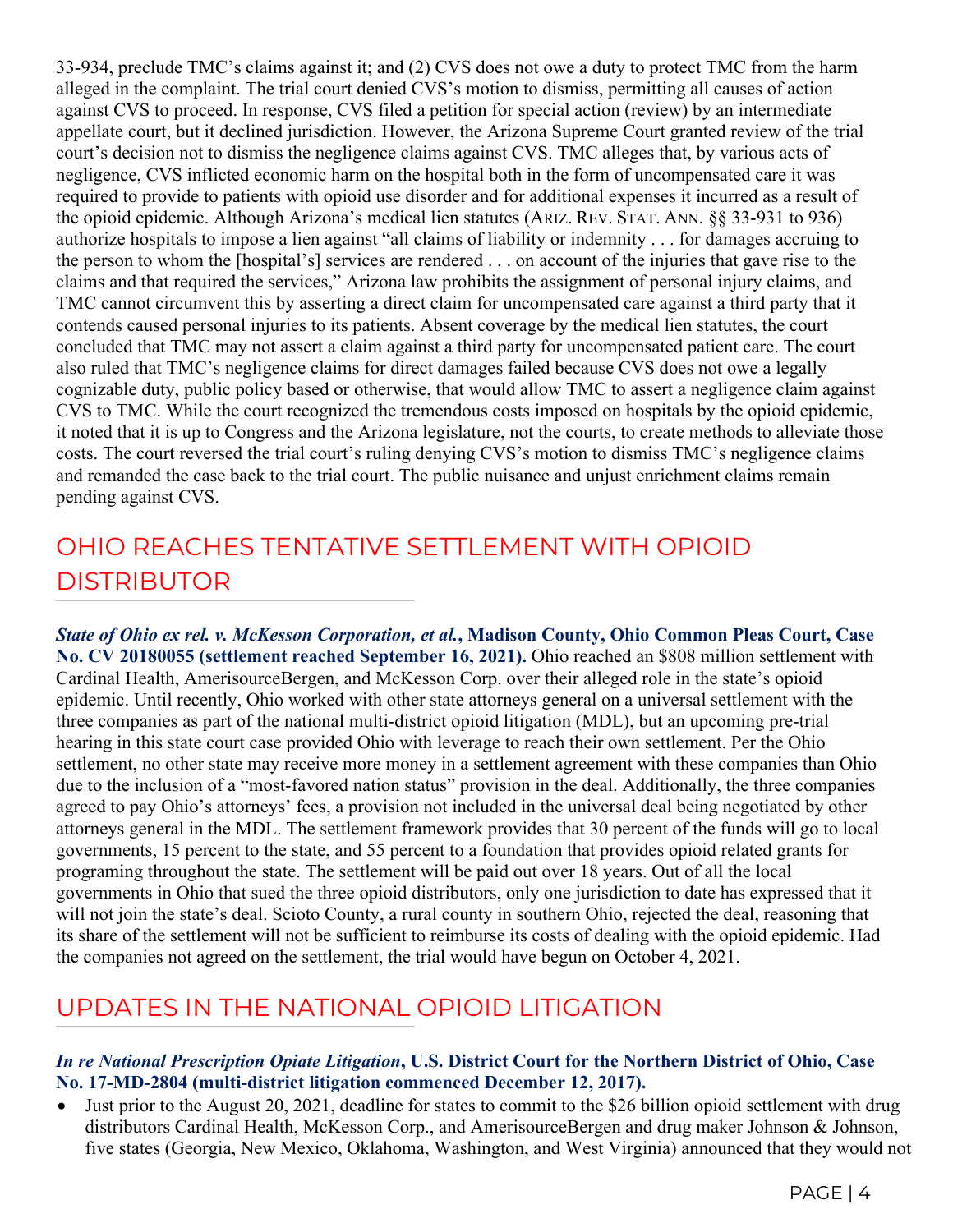sign on to the proposed settlement. A sixth state, New Hampshire, announced that it would agree to the settlement with the three distributors but not the agreement with Johnson & Johnson. On September 4, 2021, the four companies announced that enough states had agreed to the settlement for them to move ahead with the deal. At that time, the distributors stated that 42 states<sup>[1](#page-4-0)</sup> agreed to join their part of the settlement, but Johnson  $\&$ Johnson did not immediately report how many states agreed to its part of the settlement. The next step for both sides is to get local governments to sign on to the deal and agree to dismiss their lawsuits. This phase will continue until January 2, 2022. At that time, the four defendants will again decide whether enough jurisdictions have joined to implement the deal.

• Rite Aid Corp. affiliates settled claims made in separate lawsuits by two Ohio counties, Lake and Trumbull, that it contributed to the opioid epidemic. On August 26, 2021, U.S. District Judge Dan Polster granted a motion to remove Rite Aid from the two cases. The terms of the settlement are not public, and the settlement must still be approved by the Lake County and Trumbull County Commissioners. Walgreens, Walmart, CVS, and Giant Eagle remain as defendants. A combined trial in the two cases brought by Lake and Trumbull Counties, classified as "track three" in the multi-district litigation, is scheduled to begin on October 4, 2021.

#### WEST VIRGINIA CITIES CANNOT CURE DISMISSED COMPLAINT AGAINST HOSPITAL ACCREDITING ORGANIZATION



*City of Charleston, West Virginia, et al. v. The Joint Commission, et al.***, U.S. District Court for the Southern District of West Virginia, Case No. 2:17-cv-04267 (opinion issued September 20, 2021).** Four West Virginia cities, Charleston, Huntington, Kenova, and Ceredo (collectively, "the cities"), lost their second attempt to hold The Joint Commission (TJC), a nationwide hospital accrediting organization, liable for damages caused by the opioid epidemic. On November 2, 2017, the cities filed a suit against TJC and its wholly-owned subsidiary Joint Commission Resources, Inc. pertaining to their roles in promulgating pain management standards used in accrediting healthcare organizations that allegedly led to the overprescribing of opioids. The cities brought three causes of action against

TJC on behalf of themselves and others similarly situated: (1) negligence, gross negligence, and willful conduct (Count 1); (2) unjust enrichment (Count 2); and (3) declaratory judgment (Count 3). On January 29, 2018, TJC moved to dismiss the complaint for failure to state a claim. On July 20, 2020, the federal district court granted TJC's motion to dismiss. In its ruling, the court determined that Count 1 failed because of the economic loss doctrine, in that the plaintiffs claimed economic losses and did not allege a "special relationship" or "privity of contract" with the defendants that would establish a duty of care.<sup>[2](#page-4-1)</sup> The court also determined that the complaint did not adequately plead proximate causation, a necessary element for both the Count 1 and Count 2 claims.<sup>[3](#page-4-2)</sup> On August 17, 2020, the cities filed motions to vacate the judgment and for leave to amend the complaint. In the motion, the cities argued that their proposed amended complaint avoids the economic loss doctrine defects identified by the court because the plaintiffs now allege physical harm to the cities' property. This physical harm, as alleged, includes environmental pollution, disruptions to quality of life, loss of recreational opportunities, community blight, increased spread of infectious diseases, and water contamination. Additionally, the cities contended that the amended complaint solves other defects of the

<span id="page-4-0"></span> $<sup>1</sup>$  As of September 4, 2021, prior to the announcement of the distributor settlement with Ohio, the distributors identified the non-</sup> participating states as: Alabama, Georgia, Nevada New Mexico, Oklahoma, Washington, West Virginia, and Rhode Island. Rhode Island is not participating in the three distributors' settlement but has joined Johnson & Johnson's deal.<br><sup>2</sup> The economic loss doctrine or rule is the principle that a plaintiff generally cannot recover for financial ha

<span id="page-4-1"></span>injury to the person or property of another. Many states recognize an exception to this rule when the defendant commits fraud or negligent misrepresentation, or when a special relationship exists between the parties. Economic-loss rule, *Black's Law Dictionary* (11th ed. 2019).

<span id="page-4-2"></span><sup>3</sup> A proximate cause is a cause that directly produces an event and without which the even would not have occurred. *Cause*, BLACK'S LAW DICTIONARY (11th ed. 2019).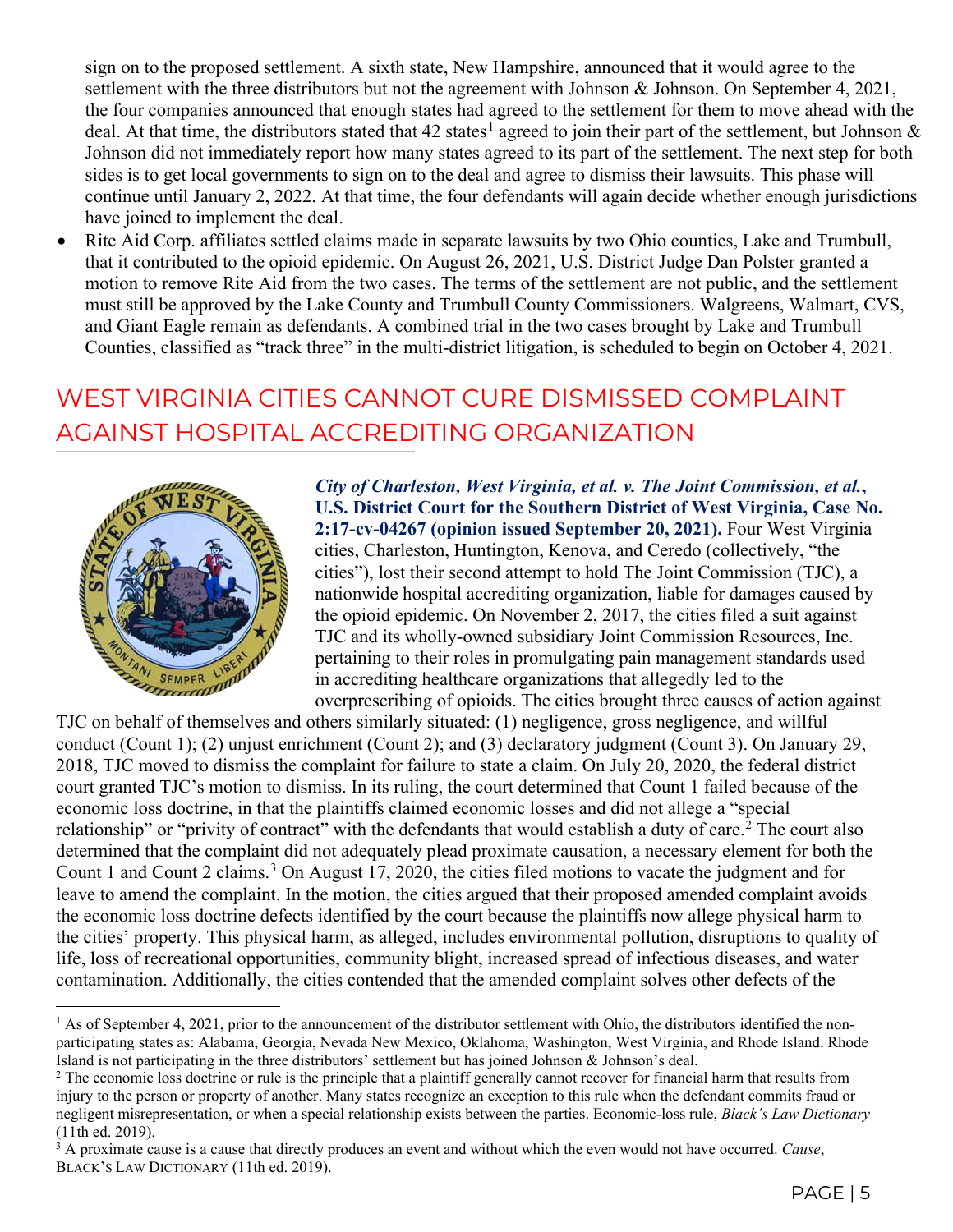original complaint by identifying a "special relationship" with TJC, showing the foreseeability of plaintiffs' harms, and pleading additional facts about proximate cause that emphasize TJC's "power and influence over medical practices." The district court, however, concluded that the cities' proposed amendments fail to adequately address the original deficiencies. According to the court, the historical examples provided in the amended complaint to support foreseeability are too vague and do not remotely relate to the physical harms alleged by the cities. Additionally, the court found no evidence that a duty of care exists between TJC and the cities, noting that, ultimately, courts have an "obligation to draw lines beyond which no duty of care exists." Furthermore, the court ruled that the proposed amended complaint also fails to adequately plead proximate cause because of the numerous independent actions occurring between TJC's conduct and the injuries suffered by the cities. Therefore, because the issues from the original complaint remain in the proposed amended complaint, the court found the amendment futile. Consequently, the court denied the cities' motion for leave to file an amended complaint and their motion to vacate the judgment.

#### NEW YORK ENTITIES SETTLE OPIOID SUIT AGAINST ENDO

*In re Opioid Litigation***, New York Supreme Court, Suffolk County, Case No. 40000/2017 (suit filed March 28, 2019).** On September 9, 2021, New York State, Nassau County, and Suffolk County agreed to a \$50 million settlement to end their opioid-based lawsuits against generic pharmaceutical maker Endo International (Endo). Under the deal, Endo and its subsidiary will pay \$22.3 million to the state attorney general's office and \$13.85 million to both Suffolk and Nassau Counties. Endo will not admit to any wrongdoing as part of the settlement. The settlement occurred as the underlying trial, which commenced June 29, 2021, proceeded. The trial will continue against several remaining defendants, including Teva Pharmaceuticals and Allergan Finance.

#### LOUISIANA SETTLES OPIOID LITIGATION WITH ENDO AND TEVA

**Settlements announced September 28, 2021.** On September 28, 2021, Endo International (Endo) announced that it reached an agreement in principle with the Louisiana Attorney General's office to settle all opioidrelated cases and claims of the state and other Louisiana governmental persons and entities in exchange for \$7.5 million. The settlement, including Endo's payment, requires 100 percent participation by Louisiana's political subdivisions. The state has until October 28, 2021, to inform Endo of how many jurisdictions are participating in the settlement. Per the settlement, Endo will not admit to any wrongdoing, fault, or liability. Additionally, on the same day, Teva Pharmaceuticals (Teva) announced a settlement agreement with the Louisiana Attorney General's office. Under the settlement's terms, Teva will pay Louisiana \$15 million over 18 years and provide an additional donation of "medications to aid in opioid use disorder recovery."[4](#page-5-0) The agreement is contingent on state confirmation, by November 2, 2021, that all political subdivisions will release Teva as part of the settlement.

#### RECENT EVENTS IN THE PURDUE PHARMA BANKRUPTCY PROCEEDINGS

#### *In re Purdue Pharma L.P.***, U.S. Bankruptcy Court for the Southern District of New York, Case No. 19- 23649 (suit filed Sept. 15, 2019).**

• On September 1, 2021, U.S. Bankruptcy Judge Robert Drain approved the bankruptcy reorganization plan for Purdue Pharma (Purdue). The plan contains the controversial provision that permanently shields Purdue's owners, the Sackler family, and their associates from future opioid lawsuits. While the family will give up

<span id="page-5-0"></span><sup>&</sup>lt;sup>4</sup> Although these drugs are not described in further detail, it appears that the reference is to Teva's generic form of naloxone hydrochloride nasal spray (approved by the Food and Drug Administration in 2019, but subject to ongoing patent litigation).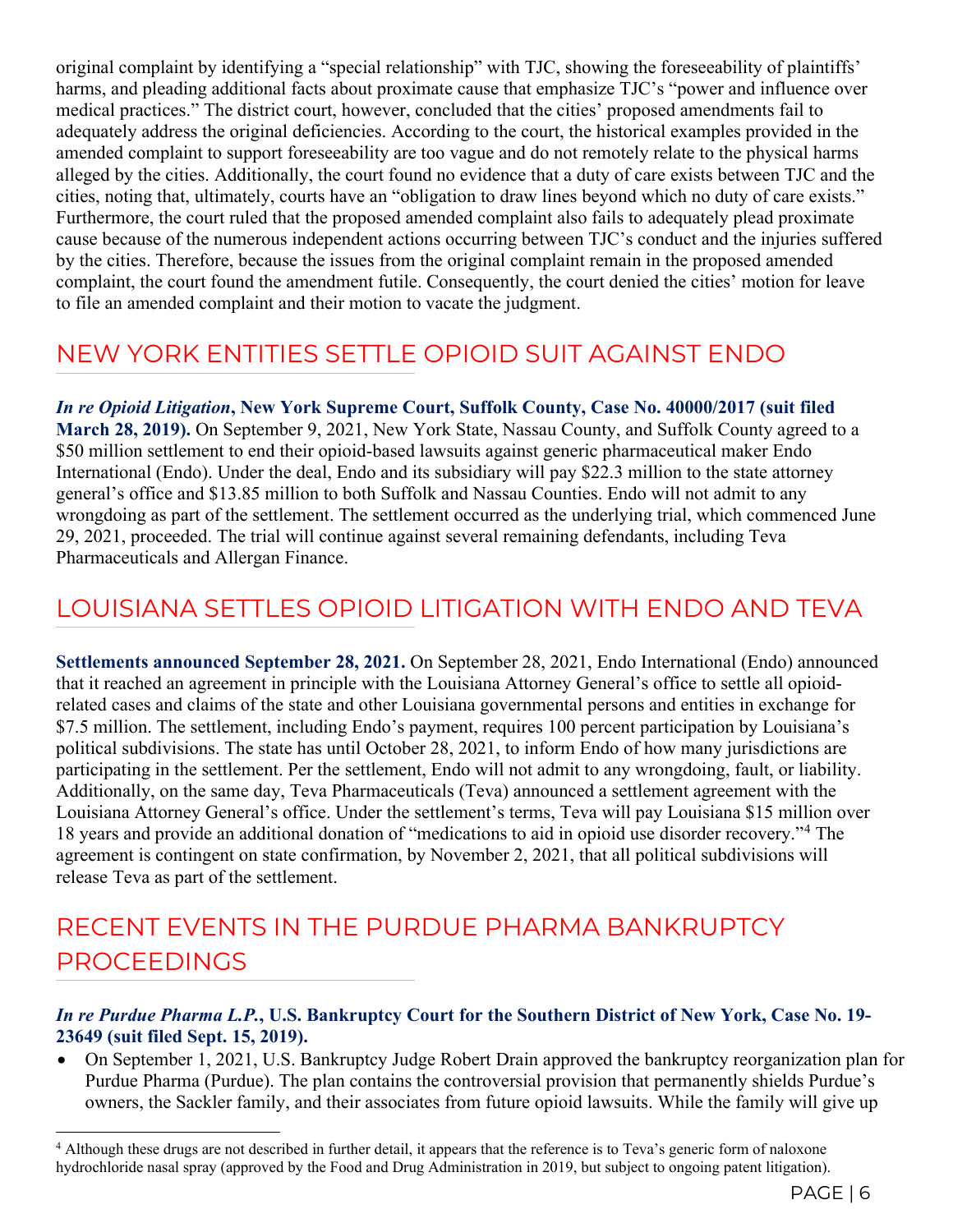ownership of the company and pay \$4.5 billion in cash and assets over the next nine years, they do not have to admit any wrongdoing and will retain a large portion of the fortune they made from the company. During the court proceeding where he accepted the plan, Judge Drain stated, "I wish the plan had provided for more, but I will not jeopardize what the plan does provide." Additionally, Judge Drain remarked that, although he felt the settlement should have been larger, it was negotiated fairly. Attorneys General for nine states (California, Connecticut, Delaware, Maryland, New Hampshire, Oregon, Rhode Island, Vermont, and Washington) and the District of Columbia opposed the deal, as did the U.S. Department of Justice (DOJ).

- On September 13, 2021, Judge Drain approved up to \$7.1 million in payments to five Purdue executives. This money includes incentive payments of \$4 million to \$5.4 million for 2021 results, which depend on Purdue's ability to meet financial goals, as well as \$1.7 million in long-term incentives. Judge Drain stated that he did not consider the incentive payments to be "bonuses" because, even if paid out in full, the amounts fall in the middle of the total compensation range for executives at major pharmaceutical companies.
- On September 16, 2021, William K. Harrington, the U.S. trustee for the DOJ, filed a motion to halt confirmation of the bankruptcy plan while the DOJ appealed Judge Drain's decision to approve it. Harrington argued that the court should grant his request for a stay because the federal government "has a substantial possibility of success on appeal and because the harm that would result from denying a stay outweighs any potential harm from granting one." Additionally, Harrington asserted that the deal takes away the rights of those with a valid legal claim against the Sackler family. As of late September 2021, attorneys general from California, Connecticut, Maryland, Rhode Island, Washington, and the District of Columbia also announced appeals, as have several Canadian jurisdictions. A hearing will be held in either mid-October or early November to determine whether Purdue must wait to put its bankruptcy plan into effect while the appeal process unfolds.

#### CHEROKEE NATION SETTLES WITH OPIOID DISTRIBUTORS



*The Cherokee Nation v. McKesson Corporation, et al.***, U.S. District Court for the Eastern District of Oklahoma, Case No. 6:18-cv-00056-RAW-SPS (settlement reached September 28, 2021).** McKesson Corp., AmerisourceBergen, and Cardinal Health agreed to pay more than \$75 million to resolve claims that they fueled an opioid epidemic in the Cherokee Nation's territory in Oklahoma. The settlement will be paid out over six and one-half years. This agreement marks the first settlement between opioid distributors and a tribal government. The Cherokee Nation's

suit remains pending against CVS Health, Walgreens Boots Alliance, Inc., and Walmart, Inc. A trial is expected in mid-2022.

SIXTH CIRCUIT DECLINES TO GIVE ROHRABACHER-FARR AMENDMENT PROTECTIONS TO MICHIGAN DISPENSARY OWNER

*United States v. Daniel Dario Trevino***, U.S. Court of Appeals for the Sixth Circuit, 7 F.4th 414, Case No. 20-1104 (opinion filed July 30, 2021).** The U.S. Court of Appeals for the Sixth Circuit upheld the conviction of a Michigan cannabis dispensary owner for failing to comply with the state's law allowing marijuana for medicinal use. Daniel Trevino owns Hydro World, LLC, a cannabis dispensary chain. The Michigan Medical Marihuana Act<sup>[5](#page-6-0)</sup> (MMMA) (MICH. COMP. LAWS. ANN. § 333.26424) allows state-licensed qualifying patients and primary caregivers to possess limited quantities of marijuana for medical purposes. Individuals convicted

<span id="page-6-0"></span> $<sup>5</sup>$  In Michigan, governing state laws and the corresponding administrative rules spell "marihuana" with an "h." This spelling stems</sup> from the federal Marihuana Tax Act of 1937. In non-formal communication, the state uses "marijuana" with a "j."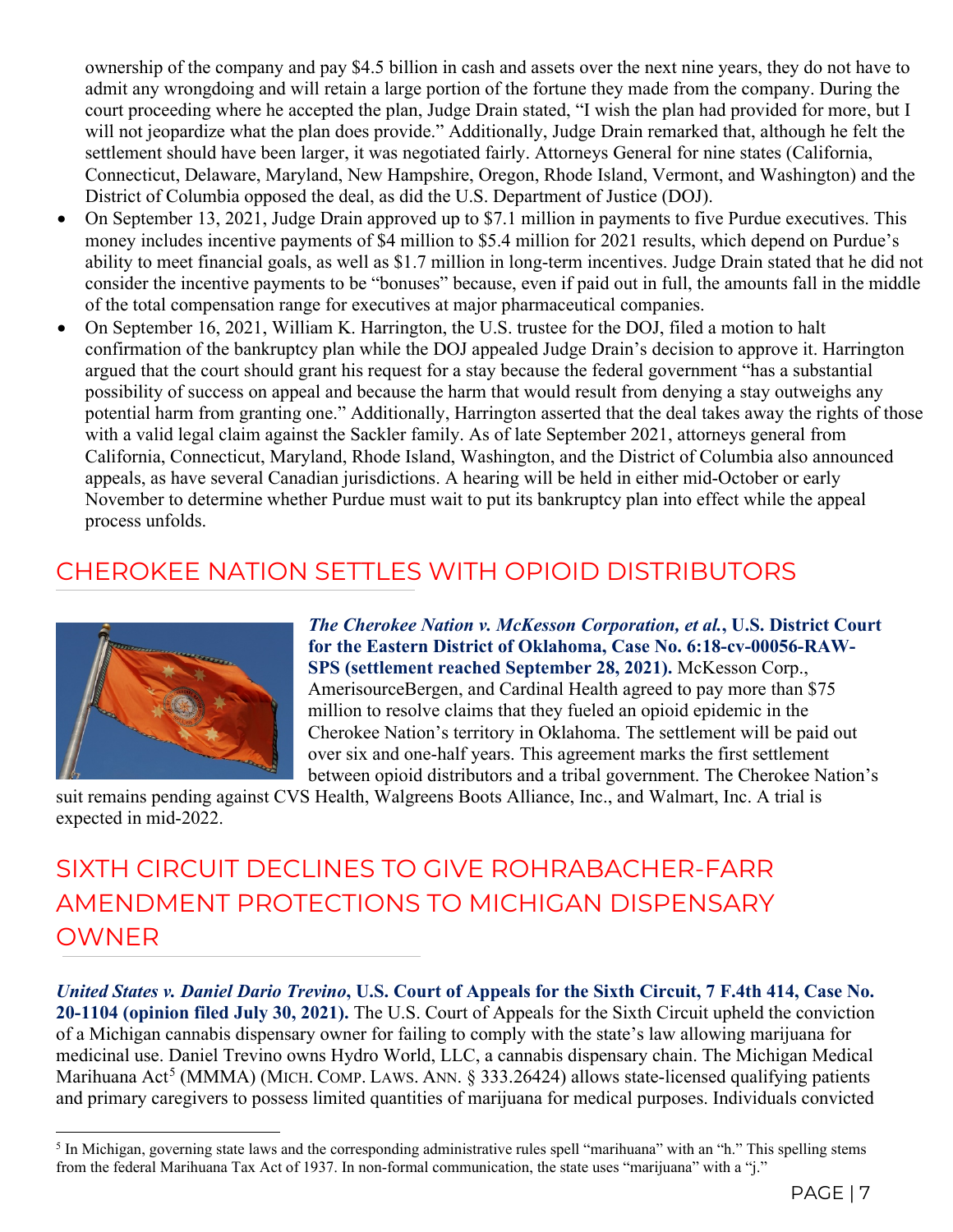of a drug-related felony in the past, however, cannot register as caregivers. Additionally, Michigan law does not allow the sale of marijuana between patients and exempts these sales from criminal liability. Trevino registered as a patient under the MMMA but could not register as a caregiver because of a prior felony conviction involving cocaine. In 2016, the Drug Enforcement Administration executed a search warrant at several locations connected to Trevino which uncovered marijuana plants, processed marijuana, sales logs, cash, and other marijuana-related items. A federal grand jury charged Trevino with multiple substantive marijuana offenses as well as one count of conspiracy to manufacture, distribute, and possess marijuana with intent to distribute. A jury convicted Trevino on all 10 counts, and the court sentenced him to over 15 years in prison. On appeal, Trevino argued that he should not have been prosecuted at all due to a congressional appropriations rider known as the "Rohrabacher-Farr Amendment" (also referred to as Section 538), which bars the U.S. Department of Justice from spending funds to prevent states from implementing their own laws permitting marijuana use for medicinal purposes. The Sixth Circuit rejected this argument, relying on *United States v. McIntosh* (833 F.3d 1163)*,* a 2016 case from the U.S. Court of Appeals for the Ninth Circuit, which is the only prior circuit court decision addressing the significance of Section 538. In *McIntosh*, the Ninth Circuit held that individuals who "strictly comply" with state laws covering marijuana for medicinal use may receive the protection of Section 538. In this case, because Trevino is a registered patient and not a registered caregiver, and because Michigan law prohibits patient-to-patient marijuana sales, any sales Trevino made were illegal under Michigan law. Thus, because Trevino did not comply with the MMMA, the court declined to apply any protections that Section 538 might provide. The Sixth Circuit affirmed the ruling of the district court. Trevino filed a petition for an *en banc* rehearing on August 8, 2021, which was denied on September 21.

#### PENNSYLVANIA WORKERS HAVE A PRIVATE RIGHT OF ACTION UNDER THE COMMONWEALTH'S MEDICAL MARIJUANA ACT

*Pamela Palmiter v. Commonwealth Health Systems Inc.***, Superior Court of Pennsylvania, Case No. 498 MDA 2020 (opinion filed August 10, 2021).** In a case of first impression for Pennsylvania appellate courts, an intermediate appellate court ruled that workers have a private right of action under the Commonwealth's Medical Marijuana Act (MMA) (35 PA. STAT. AND CONS. STAT. ANN. §§ 10231.101-10231.2110). Commonwealth Health Systems, Inc. (CHS) fired Pamela Palmiter in January 2019 after she tested positive for marijuana during a scheduled employment-related drug test. Prior to the drug test, Palmiter disclosed to the laboratory performing the testing that she had a medical marijuana certificate. In February 2019, Palmiter sued CHS asserting five causes of action: (1) violation of the MMA; (2) breach of contract; (3) invasion of privacy; (4) wrongful discharge; and (5) intrusion on seclusion. In response, CHS argued that Palmiter failed to state a claim under any of her causes of action. The trial court dismissed the breach of contract, invasion of privacy, and intrusion on seclusion claims but allowed the violation of MMA and wrongful discharge causes of action to continue. CHS appealed the decision, alleging that the MMA does not provide a private right of action. On appeal, the court held that while the MMA does not expressly authorize a direct claim by Pennsylvania employees against their employers, a private right of action can be implied. The court reached this conclusion because the statute does not confer exclusive enforcement authority to the Pennsylvania Department of Health. Additionally, although the Pennsylvania legislature did not expressly create a private right of action within the MMA, the court found that the MMA proclaimed a public policy prohibiting discrimination and retaliation against employees based on their marijuana use. Furthermore, Palmiter's wrongful discharge claim is viable because it relies on the public policy against discrimination announced by the legislature. The appellate court affirmed the order of the trial court and remanded the case for further proceedings. The ruling in this case aligns with a federal court decision in September 2020 by the U.S. District Court for the Eastern District of Pennsylvania in *Hudnell v. Thomas Jefferson University Hospitals, Inc.* (case details provided in the December 2020 LAPPA *Case Law Monitor*, available [here\)](http://legislativeanalysis.org/wp-content/uploads/2020/12/December-2020-Case-Law-Monitor.pdf).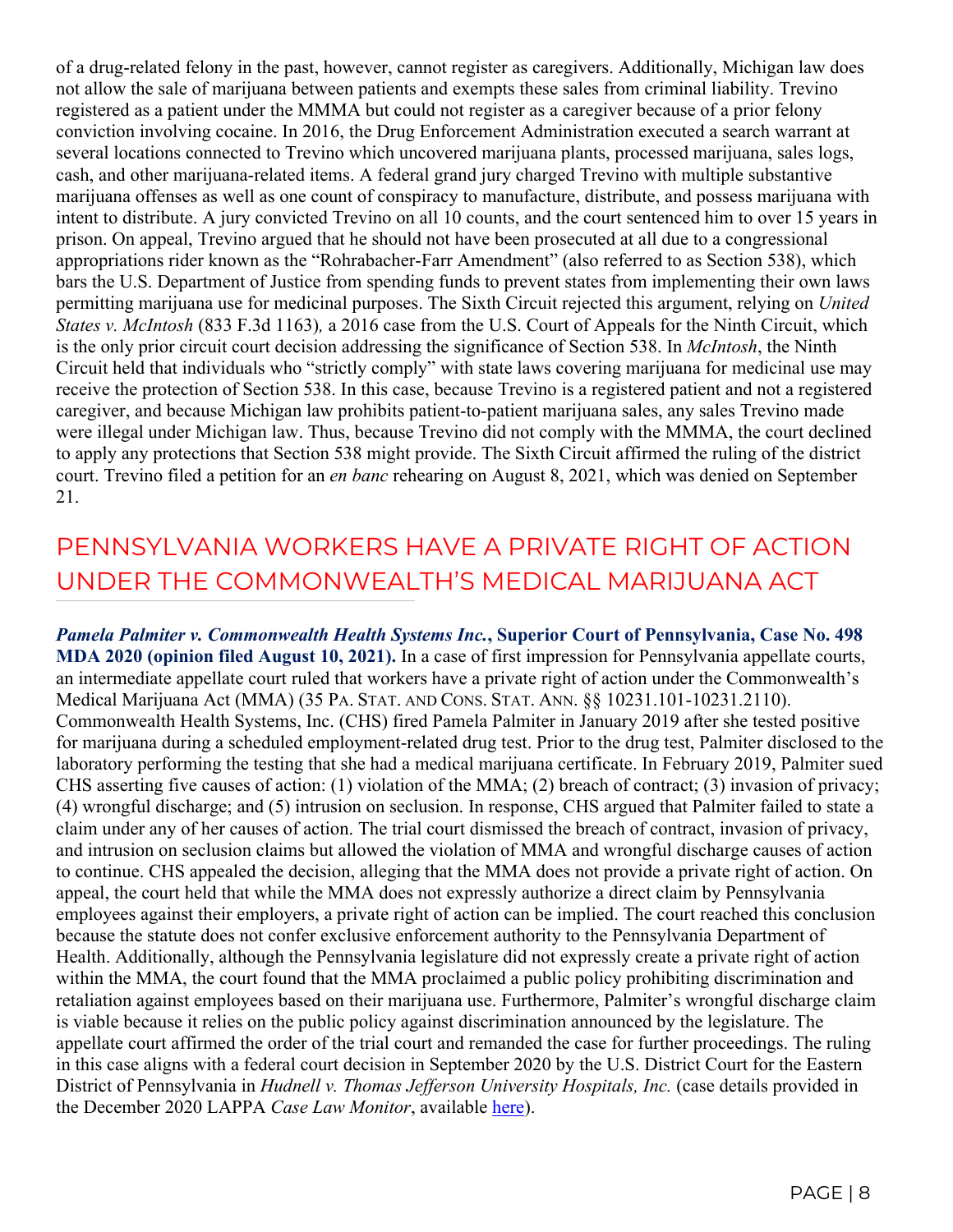# U.S. SUPREME COURT DECLINES TO HEAR TWO TAX-RELATED MARIJUANA CASES

*Eric D. Speidell v. United States***, U.S. Supreme Court, Case No. 20-1332 (writ of certiorari denied August 23, 2021); and** *Standing Akimbo v. United States***, U.S. Supreme Court, Case No. 20-645 (writ of certiorari denied August 23, 2021).** The U.S. Supreme Court declined to hear two cases brought by marijuana businesses against the Internal Revenue Service. In August 2021, the Supreme Court denied a writ of certiorari to both *Eric D. Speidell v. United States* (case details provided in the June 2021 issue of the LAPPA *Case Law Monitor*, available [here\)](http://legislativeanalysis.org/wp-content/uploads/2021/06/June-2021-Case-Law-Monitor-FINAL.pdf) and *Standing Akimbo v. United States* (case details provided in the August 2021 issue of the LAPPA *Case Law Monitor*, available [here\)](http://legislativeanalysis.org/wp-content/uploads/2021/06/June-2021-Case-Law-Monitor-FINAL.pdf). Both cases concern 26 U.S.C. § 280E, a section of the tax code that bars businesses trafficking Schedule I or II controlled substances from deducting the cost of ordinary and necessary business expenses from income. This is *Standing Akimbo*'s second denial of certiorari.

#### NINTH CIRCUIT DISMISSES PETITION FOR JUDICIAL REVIEW OF MARIJUANA SCHEDULING

*Suzanne Sisley, et al. v. U.S. Drug Enforcement Administration, et al.***, U.S. Court of Appeals for the Ninth Circuit, Case No. 20-71433 (opinion filed August 30, 2021).** The U.S. Court of Appeals for the Ninth Circuit dismissed a marijuana advocacy organization's request for judicial review of the Drug Enforcement Administration's (DEA) response to a petition for rescheduling because the organization failed to exhaust its administrative remedies. In January 2020, Stephen Zyszkiewicz, a state prisoner in California, and Jeremy Bowers, a medical cannabis epilepsy patient, submitted a one-page, handwritten petition to the DEA requesting that DEA reschedule marijuana or remove it from the controlled substance schedules altogether. The DEA responded in April 2020, noting that while the January letter was not in the proper format, DEA welcomed the opportunity to respond to their concerns. In its response, the DEA provided reasons for denying an earlier petition to reschedule marijuana submitted to the agency in 2011 by the Rhode Island and Washington governors. Zyszkiewicz viewed the DEA's answer as a denial of his petition and unsuccessfully sought judicial review. In May 2020, Suzanna Sisley, MD, the Scottsdale Research Institute, LLC, the Battlefield Foundation, and three veterans (collectively, "petitioners") filed a petition in the Ninth Circuit for a



review of the DEA's April 2020 response to Zyskiewicz and Bower's petition. Importantly, the petitioners did not seek to intervene in Zyszkiewicz's petition before the DEA nor had they filed a petition of their own before the DEA. In their Ninth Circuit action, the petitioners asserted: (1) that the DEA's interpretation of "no currently accepted medical use" under the U.S. Code pertaining to the placement of substances in Schedule I (21 U.S.C. §  $812(b)(1)(B)$ ) with respect to cannabis is arbitrary and capricious or otherwise contrary to law; and (2) that certain provisions regarding the initial scheduling of drugs

(21 U.S.C. § 811(d)(1)) constituted an unconstitutional delegation of legislative power. Zyszkiewicz's petition to the DEA contained neither argument. In response, the DEA argued that: (1) the petitioners lacked standing under Article III to bring the Ninth Circuit petition; and (2) they failed to exhaust their administrative remedies under the Controlled Substances Act prior to filing suit. In particular, the DEA asserted that the petitioners lacked standing because they asserted only generalized grievances caused by marijuana's placement in Schedule I and not a particularized injury. The Ninth Circuit rejected the DEA's standing argument, concluding that although the petitioners brought forth some generalized harms, they also properly asserted direct and particularized harms, including the fact that the current scheduling of cannabis limits the veterans' access to treatment with marijuana through the Department of Veterans Affairs. However, the Ninth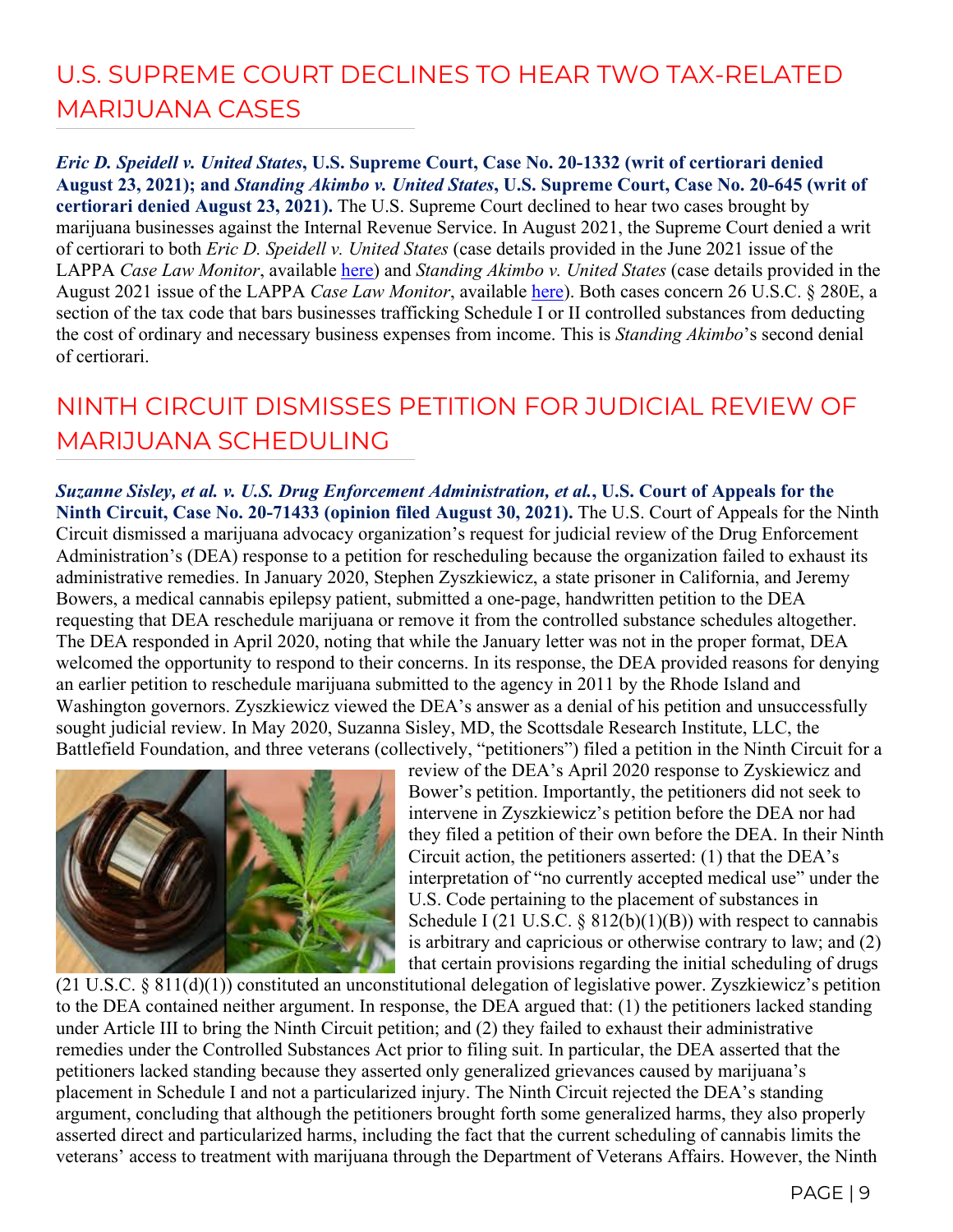Circuit ruled that the petitioners failed to exhaust their administrative remedies before petitioning the court. The court held that nothing prevents petitioners from filing a petition of their own before the DEA and that no convincing reasons exist to excuse their failure to do so. Therefore, because the petitioners failed to exhaust their administrative remedies with the DEA, the court dismissed their petition for judicial review. One judge concurred in the decision, in part, because he did not agree that the petitioners have Article III standing.

# AMAZON AND FORMER EMPLOYEE SETTLE MEDICAL MARIJUANA BIAS SUIT



*Nathan Miller v. Amazon.com Services, Inc., et al.***, U.S. District Court for the Eastern District of Pennsylvania, Case No. 2:21-cv-00944-ER (dismissed August 31, 2021).** For previous updates and facts about this case, please refer to the August 2021 issue of the LAPPA *Case Law Monitor*, available [here.](http://legislativeanalysis.org/wp-content/uploads/2021/08/August-2021-Case-Law-Monitor-FINAL.pdf) Nathan Miller, a former Amazon warehouse worker, sued Amazon and Quest Diagnostics in March 2021 alleging that Amazon fired him illegally for testing positive for marijuana. The court previously dismissed Quest Diagnostics from the suit in June 2021. On August 31,

2021, the court reported that Amazon and Miller settled all issues and dismissed the case with prejudice. The terms of the settlement are not public record.

#### UNITED HEALTHCARE SETTLES MENTAL HEALTH PARITY SUIT

*Martin J. Walsh v. United Behavioral Health, et al.***, U.S. District Court for the Eastern District of New York, Case No. 1:21-cv-04519-AMD-RML (settlement reached August 11, 2021).** United Healthcare Insurance Co., United Behavioral Health, and Oxford Health Insurance, Inc. (collectively "United Healthcare") agreed to settle allegations that each violated the federal mental health parity law. The U.S. Department of Labor (DOL) alleged that United Healthcare cut their baseline reimbursement rates for out-ofnetwork, non-physician mental health providers by 35 percent, while only imposing similar reductions on nonphysician medical and surgical providers in "limited circumstances." Additionally, the DOL claimed that the companies used a utilization review program to limit benefits for outpatient mental health more aggressively than programs in place for similar medical and surgical benefits. Under the Mental Health Parity and Addiction Equity Act (29 U.S.C. § 1185a) mental health and substance use disorder treatments must be covered on the same terms as medical and surgical benefits. Under the terms of the agreement, United Healthcare will pay \$10 million to resolve claims by government and private litigants, \$2.5 million to resolve claims brought by the DOL, \$1.1 million to resolve claims brought by the New York Attorney General, and over \$2 million in penalties. Additionally, as part of the agreement, United Healthcare agreed to cease the violations, improve its disclosures to plan participants, and commit to future compliance.

#### DEFENDANT'S PRESENCE IN CAR DURING DRUG PICK-UPS DOES NOT JUSTIFY INCREASED SENTENCE

*United States v. Hannah Patch***, U.S. Court of Appeals for the First Circuit, 9 F.4th 43, Case No. 20-2063 (opinion filed August 16, 2021).** The U.S. Court of Appeals for the First Circuit ruled that a federal district court improperly gave a defendant a harsher sentence for riding in a car with her boyfriend as he went to obtain drugs from his supplier. In February 2019, a federal grand jury charged Hannah Patch with maintaining a drug-involved premise. Prosecutors presented evidence that Patch allowed her boyfriend, Joshua Weldon, to use her apartment as a base of operations for his drug-trafficking activities. Patch pled guilty and admitted that she knew the drug-trafficking ring stored and processed controlled substances at her apartment. According to